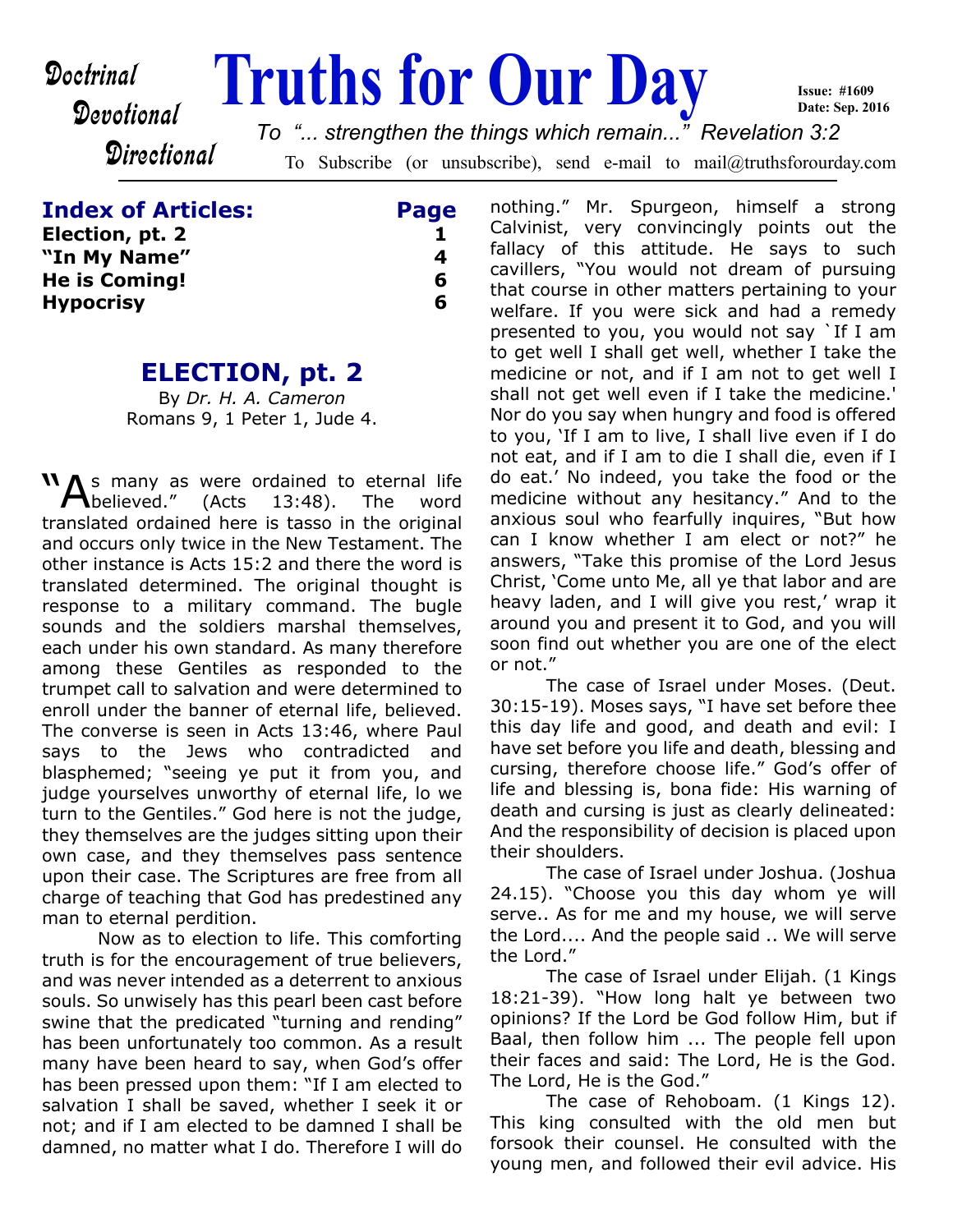# "Truths for our Day"

is a monthly publication that is freely available on the Internet and is intended to be a help to believers who appreciate the timeless truths of God's Word and who recognize the unchanging principles of God's will for His people. It is primarily intended to strengthen those who enjoy fellowship in local assemblies of believers who are gathered to the Name of the Lord Jesus Christ alone.

**Editor and Publisher:** Joel Portman 1200 Forest Glen Ct. SE, Cedar Rapids, IA, 52403 Write to: mail@truthsforourday.com

All issues of "Truths for our Day" are available by clicking on the link below. This will take you to the index: **Truths For Our Day** 

#### Please read this notice:

You are permitted to reprint any issue of "Truths for our Day" that you desire, either for yourself, or to share with other believers. However, if you wish to copy an<br>individual article, we will forward your request to the copyright owner of the article to request his permission. For this reason, the format of the publication is locked to prevent unauthorized publication of articles that the author would prefer to reserve. Please do not copy them in any other way. We want to respect the ownership of all those who have written articles.

 We also hope you will let others know about "Truths for our Day" and encourage them to subscribe as well. They can do so by simply sending an e-mail to mail@truthsforourday.com

own choice determined his path and he had to shoulder the responsibility. Nevertheless God overruled his foolish choice to fulfill the prophecy of Ahijah, the Shilonite.

 The Lord Jesus Christ before the multitude. When the choice was given to the people of Israel they said: "Not this man, but Barabbas." How does God characterize their decision? "Ye denied the Holy One and the Just and desired a murderer to be granted unto you, and killed the Prince of life." "They crucified the Lord of glory." "Though they found no cause of death in Him yet desired they Pilate that He should be slain:" God holds them accountable, and places the responsibility upon them in these words: "Ye have been the betrayers and murderers of the Just One." "Him ye have taken and by wicked hands have crucified and slain."

 Nevertheless the Scriptures declare that He was "delivered by the determinate counsel and foreknowledge of God." "To do whatsoever His hand and His counsel determined before to be done." "They that dwell at Jerusalem fulfilled the Scriptures in condemning Him." Man proposes, but God disposes.

 At the end of a hard day of preaching and teaching and healing, the Lord Jesus said to His disciples: "Let us go unto the other side." The storm upon the lake that threatened to engulf them He quelled by a word. The legion of demons is cast out by His command. Later the woman with the issue of blood for twelve years is healed and the daughter of Jairus is raised from the dead. Our Lord Jesus proved His unlimited power over the elements, disease, death, and demons, but there was one place at which He was halted. "They besought Him to depart out of their coasts." Man alone of all His creatures defies the omnipotent One.

 We have blended in the above references the two questions of the sovereignty of God and the free agency and responsibility of man. We must now consider the extent of the atonement and the consequent offer of salvation dependent thereon.

 Is the atonement limited only to the elect? It is on record that a certain man printed John 3:16 in this manner; "God so loved the (elect) world."--What did he do thereby? He added to God's word, in spite of the warning,

Thank you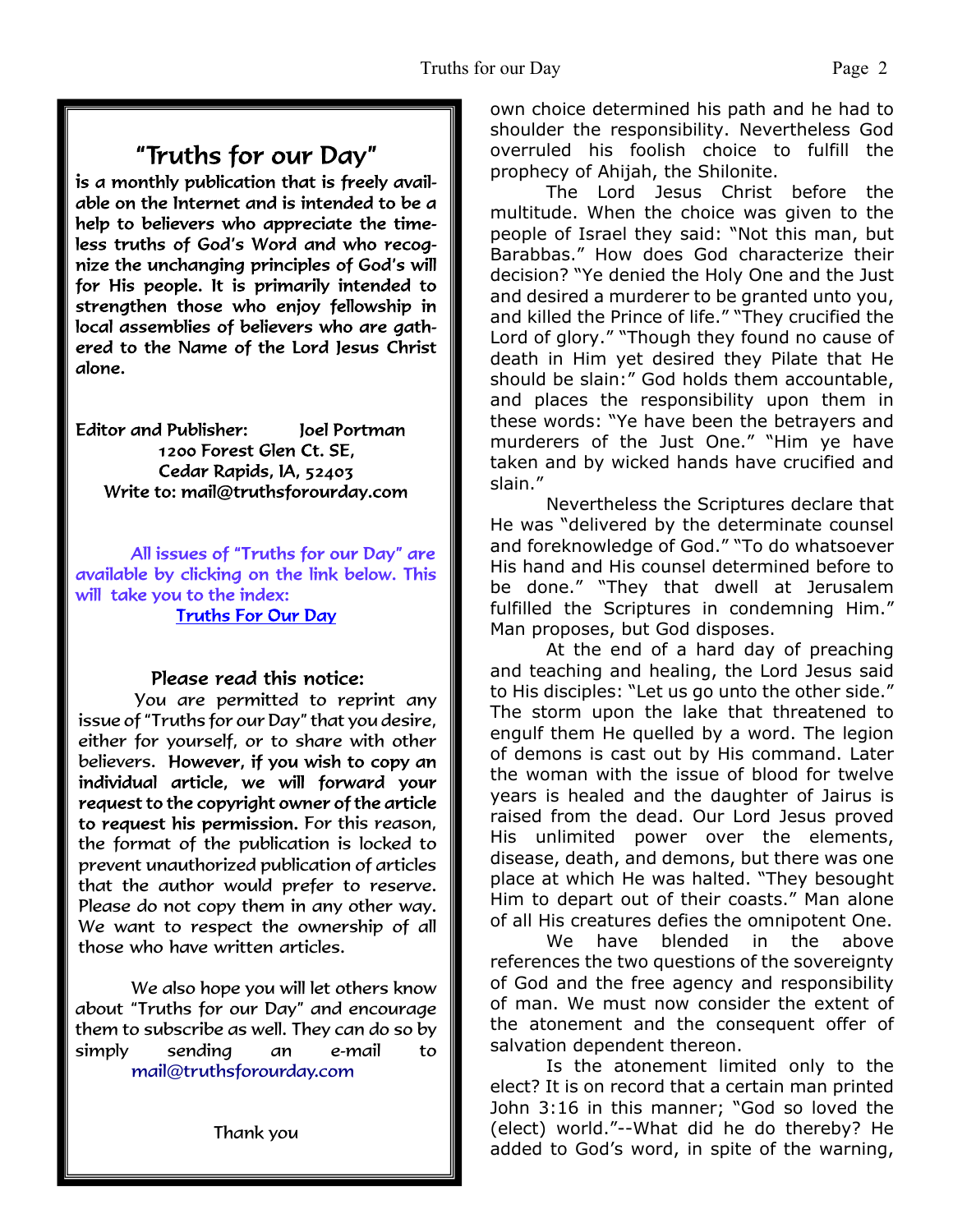"Add not unto His words lest He reprove thee, and thou be found a liar." We have no hesitancy in labeling this bold alteration of God's word as a lie. "Let God be true, and every man a liar."

 As to the question of a limited atonement we need do little more than quote the Scriptures and let them decide the matter. It is true that "Christ loved the Church and gave Himself for, it," but it is also true "He gave Himself a ransom for all." "He, by the grace of God, tasted death for every man." "He is the propitiation, for our sins, and not for ours only but for the whole world." "He died for all." "It is unto all and upon all that believe." The seeker for hid treasure bought not only the treasure but the field. "The field is the world." "God so loved the world, that He gave His only begotten Son, that whosoever believeth in Him should not perish, but have everlasting life." "Christ died for the ungodly" "God was in Christ reconciling the world unto Himself."

 The atonement is sufficient for all, but efficient only to those who believe. Is the offer limited? An elder in the north of Scotland chided with Duncan Matheson after a gospel meeting because he thought Duncan was too "liberal" in his proclamation of the good news. "Don't you know, Duncan, it is only for the elect?" he said. "Well," replied Duncan, "you mark the elect with a chalk mark, and I will preach to them and them alone."

 Meanwhile the servant of Christ must obey His Master Who said: "Go ye into all the world and preach the gospel to every creature." "Make disciples of all nations. ." "They went forth and preached everywhere, the Lord working with them and confirming the Word." "Begin at Jerusalem," (where the murderers lived) then go to Judea (where they sought to stone Him), then to Samaria (where they refused Him common hospitality); and then to the uttermost parts of the earth. "God now commandeth all men everywhere to repent." "Go first to them that were bidden (the Jews, who refused, all with one consent making excuse); then to the streets and lanes of the city: then to the highways and hedges and as many as you can find, bid to the wedding." "It was necessary that the word of God should first have been spoken to you (to the Jew first)--but seeing ye put it from you ... lo we turn to the

Gentiles." "Whosoever will, let him take the water of life freely."

 Ralph Erskine at the Synod of Rife was being censured for his free proclamation of the gospel to all and sundry. "Moderator," said he: "Rax me that Bible". When it was reached to him he read from John 6:32, "My Father giveth you the true bread from heaven." And then he asked: "To whom did the Lord Jesus thus offer Himself? Was it not to a mixed multitude, many of them His mortal enemies? And let me see the man who dares to affirm that He said wrong."

 The servant of God can do no less than to follow the lead of His Master and witness to all both small and great the things which he hath seen and heard. When the sower went forth to sow, some of the seed fell on the wayside, some on rocky ground, and some among thorns. God was not bound by the law of parsimony when He was making provision for the world's needs, nor was Christ limited in His declaration of salvation.

 It is true as Samuel Rutherford said: "All God's wheat will come into God's granary," but none of those who perish shall ever be able to accuse God of making a mock offer because there was no atonement back of it.

 There is a divine and there is a human side to this question. "What God doeth" is His own prerogative. "He giveth none account of any of His matters." "He doeth as it pleases Him." And into that will of His we have no right to intrude, no room to speculate, no ability to restrict. But there is the human responsibility. "Pray," said Augustine, "as if everything depended on God (as it does)., and work as if everything depended on you" (which it does not). God revealed to Paul that all with him on the ship would be saved and the issue proved the truth of it. All came safe to land, despite the storm and the wreck, and the counsel of the soldiers to slay the prisoners. But when the shipmen were about to flee out of the ship Paul said to the centurion: "Except these abide in the ship ye cannot be saved."

 Here we have the divine side, God's purpose, and the human element, man's responsibility. When the decree went forth that all the Jews were to be slain, Mordecai laid upon Esther the necessity of doing her part to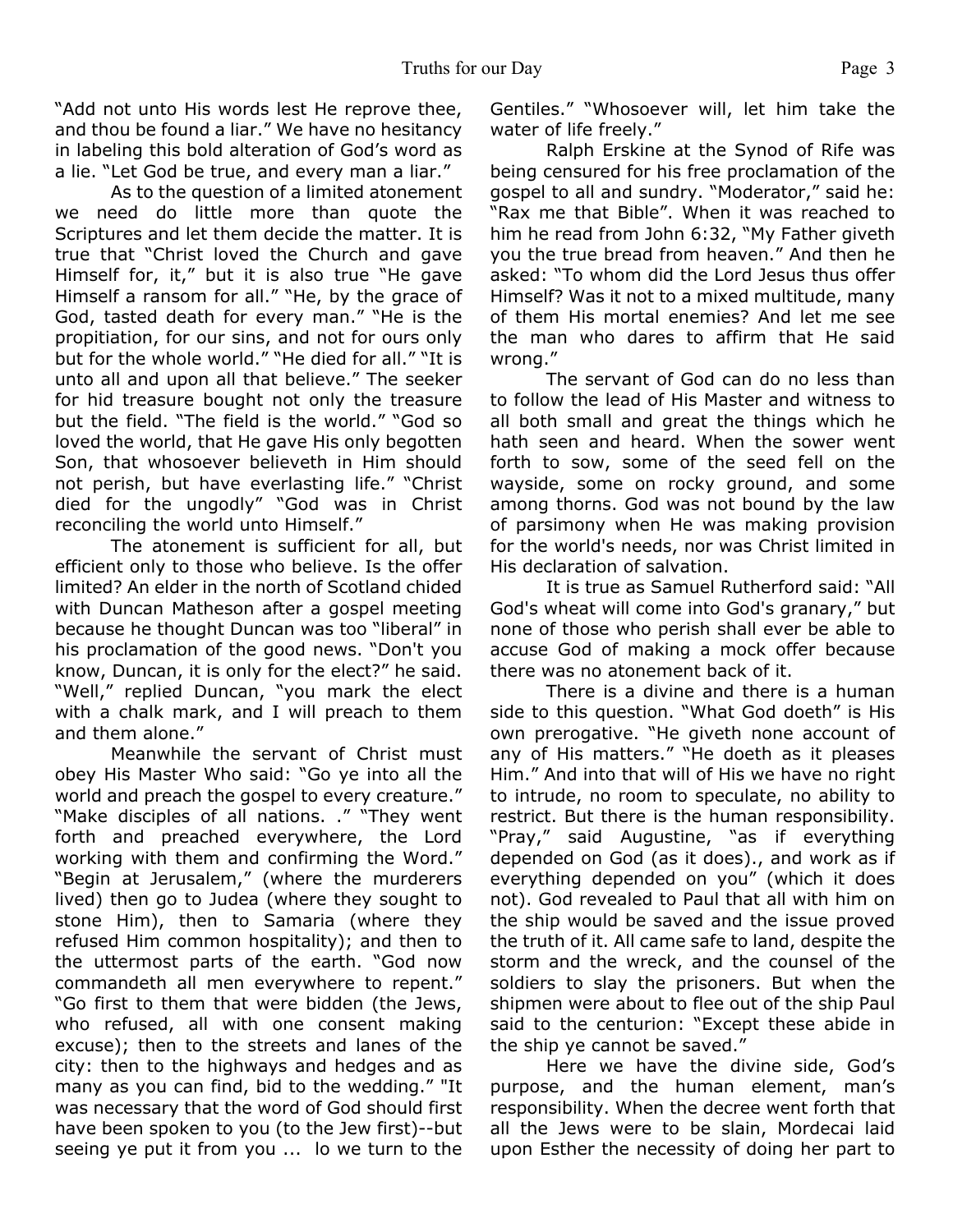prevent the slaughter, and assured her if she shirked her duty, deliverance would come from another quarter. Her answer was "We will fast." Deliverance came and through Esther, for as Mordecai pointed out "she came to the kingdom for such a time as this." Humanly speaking she could have kept silent and allowed events to develop as they would, but God would have sent deliverance through another channel, and she would have lost the honor of being His instrument and even she and her father's house might have been destroyed. "Why could not we cast out this demon?" asked the disciples. "This kind cometh not out but by prayer and fasting," answered the Lord. They were not in such a state of soul that God could use them. "Be ye clean that bear the vessels of the Lord." "If a man purge himself from these he shall be a vessel unto honor." Purged from all filthiness of the flesh and of the spirit, in fellowship with his Master, in obedience to His Word, when he sees the sword come he blows the trumpet of warning and not only saves himself but those that hear

 There is a door stands open wide and on its portal gleaming we read "Whosoever will may come." That is man's side. We enter and upon the reverse side we read, "Elect according to the foreknowledge of God." That is God's own secret counsel. And "Whom He foreknew He also did predestinate to be conformed to the image of His Son . . . Them He also glorified." (Rom. 8:29-30). Here we have a golden chain let down from God's throne, the first link attached to His foreknowledge and the last securing the eternal glory of His redeemed.

him.

 "Oh the depth of the riches both of the wisdom and knowledge of God! how unsearchable are His judgments, and His ways past finding out!"

Psalm 53:1 As ever, the folly of denying God lets loose the filthiness of fallen man. Infidelity and Immorality are close companions; "No God" in the heart leads to "no good" in the life.

Hamilton Smith

#### **"In My Name"**

*F. B. Hole.* (Extracted from Scripture Truth Vol. 40, 1959- 61, page 169.)

T he above words occur no less than seven times in the last discourse of our Lord, recorded in John 14:1-31; John 15:1-27; John 16:1-33. And of these seven no less than six refer to the place of privilege and responsibility in which His disciples would find themselves after His departure to the Father, as may be seen if John 14:13 and 14; John 15:16; John 16:23, 24 and 26, be read. Though He would be no longer visibly amongst them, so that to Him they could go with their enquiries and requests, they would be able to ask in His name, with the certainty that He Himself and the Father also, to whom He was going, would grant what they asked.

 Our first enquiry is, what is the force and meaning of asking in His name? The answer surely is, that the Lord was leaving His disciples during His absence as His representatives. As far as His interests in this world are concerned, they were left to represent Him, and their requests as His representatives would be granted. A place of remarkable privilege indeed: and equally a place of great responsibility.

 Take a simple illustration. The heads of a large business concern have to leave for the antipodes (Australian area). They depart after giving powers to several of their subordinates to act for them during their absence. They can sign cheques, which the bank will certainly honour. A cheque is but a request  $-$  in proper legal form — that money be dispensed to somebody else, and the bank honours the business in whose name the cheque is issued.

 We may at once feel inclined to say, Yes, but what if those deputed to sign for the firm as representatives of the absent chiefs, misuse their authority, and use money for their own purposes? And we have to reply that such breaches of trust among men do happen all too often, and the bank, unaware of the fraud, may pay the cheques. So here, of course, our illustration fails. No bank has power to discern what lies behind the issuing of a cheque. If it is technically correct, it is honoured and paid.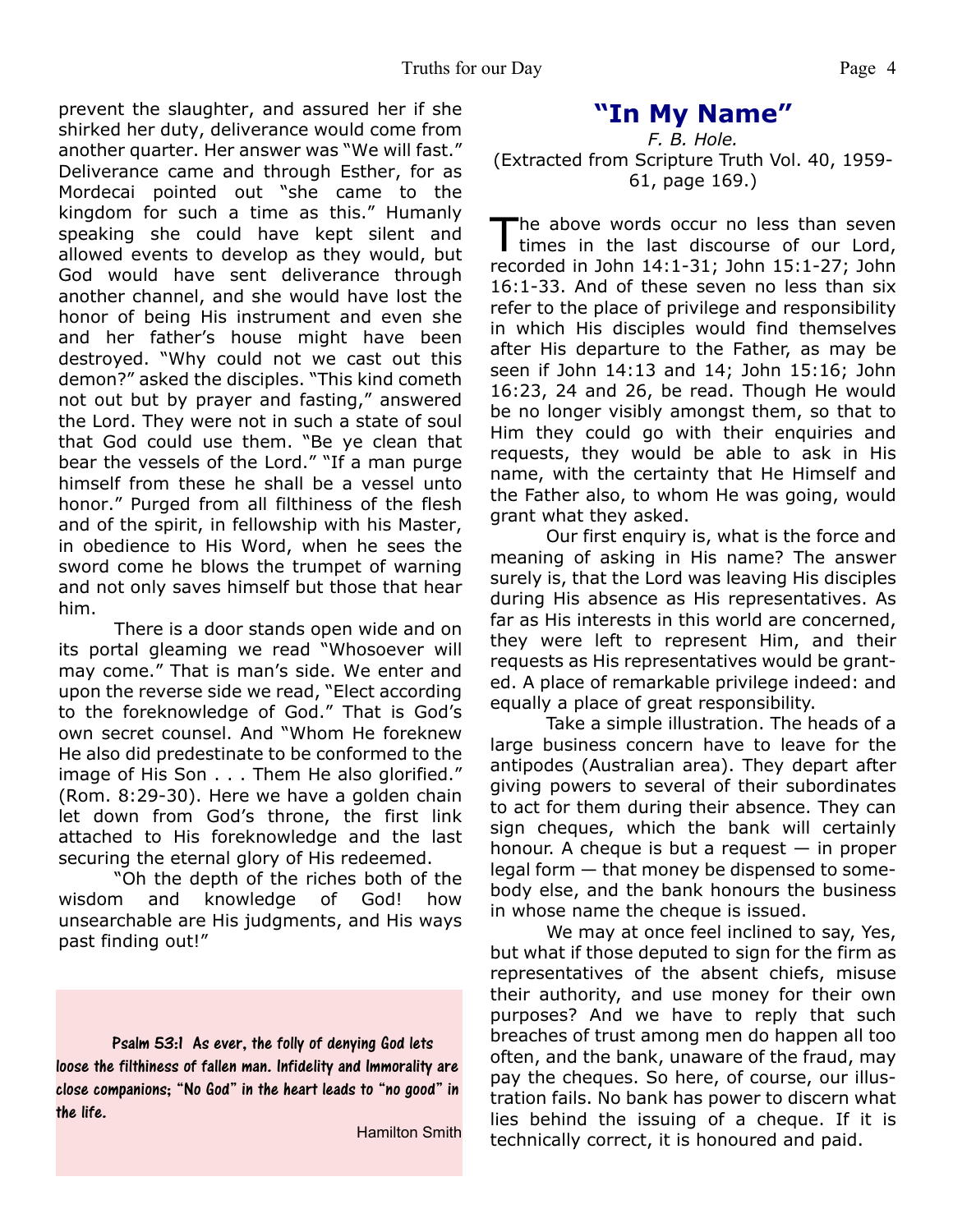But, HE who presides over the "bank" of heaven  $-$  if we may thus apply our figure  $$ possesses omniscience, since, "all things are naked and opened unto the eyes of Him with whom we have to do" (Hebrews 4:13). We may close our requests by saying that we make them, "in the name of the Lord Jesus," but He will know whether we are really asking for things that are in His interests, or whether we are asking for things that will suit our own desires merely. Only that which is really and genuinely "in His name," as representing His interests, is sure to be granted, and this should produce in us much searching of heart as to what we ask as left to represent our Lord. We have of course full liberty to make known all our requests unto God, with thanksgiving, as stated in Philippians 4: 6, but that is another matter. We are not told there that what we ask shall be granted, but we are told that our hearts and minds shall be kept in the peace of God through Christ Jesus.

 But now we must take note of the seventh occurrence of this wonderful phrase, which occurs in John 14:26, for here we see the impelling Power, that lies behind the other six occurrences of the words. The main announcement of this farewell discourse is the coming of the Comforter, the Spirit of God, and here the Lord states that the Father will send Him "in My name", that is, as My great Representative, to maintain My interests. This is a remarkable statement, and the force of it may be more clearly seen, if we place it alongside another statement of our Lord, "I am come in My Father's name" (John 5:43). He came as representing His Father, concerned with His interests, and now that He is departing, the Holy Spirit comes to represent Him and concern Himself with His interests.

 What we read in John 16:13 is in keeping with this. The Spirit did not come to speak "of," or, more literally, "from Himself; but whatsoever He shall hear, that shall He speak." Clearly then, He came not to originate, but rather to give effect to the word of God, and to represent the absent Lord, who had gone on high; caring for His interests.

 Now let us put these two things together. The Spirit is come as the Divine Representative of the absent Lord, gone on high; the disciples are left as the human representatives, with authority to ask in His name. Having done so, we shall at once realize that consequently it is of the utmost importance that we are dominated by the Spirit of God. He indwells us that He may dominate us. This we see brought to pass in the Apostle Paul, when he writes that, "The law of the Spirit of life in Christ Jesus hath made me free from the law of sin and death" (Romans 8:2). The word, "law," is here used evidently in the sense of, "effective control." Dominated now by the Spirit, Paul was set free from the domination of sin and death. He not only had "life in Christ Jesus," but also the Spirit, as the energy of that life. In verse 9 of that chapter He is called, "the Spirit of Christ," since He is here as we have seen, to represent Him.

 Hence the great importance of that injunction in Jude 1:20, "Praying in the Holy Ghost." If we are enabled to pray thus, the requests we make will be in complete harmony with the mind of the Spirit. We, though imperfect, are left here to act and make requests in the name of our absent Lord. The Spirit, who is Divinely perfect, is sent in His name. Now if our prayers are "in the Holy Ghost," they will be marked by the suitability that He alone can impart. The requests, that we make then in our prayers, will really be, as our Lord said, "in My name."

 It is when we pray after this fashion that the answer is so sure  $-$  "that will I do," " will do it," "He will give it you."

#### **Called Out and Cast Out.**

He called me out the Man with garments dyed, I knew His form My Lord the crucified; He showed Himself, and oh! I could not stay, I had to follow Him had to obey.

It cast me out, this world, when it had found, That I within my rebel heart had crowned The Man it had rejected, spurned and slain, Whom God in wondrous grace, had raised to reign.

And so we are "without the camp," my Lord and I, But oh! His Presence sweeter is than any earthly tie, Which once I counted greater than His claim. I'm out, not only from the world, but to "His Name."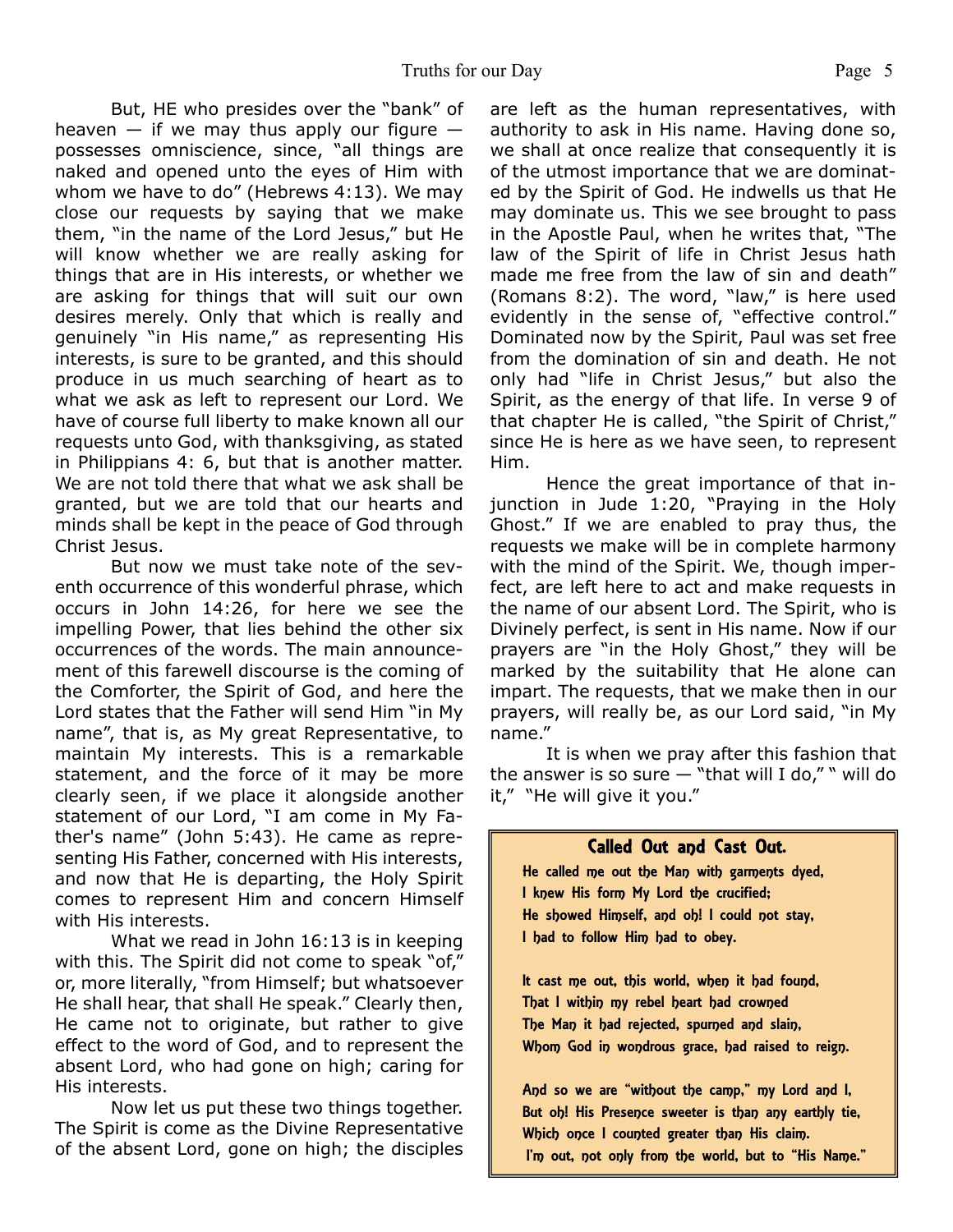# **He is Coming!**

*Franklin Ferguson*

WHAT better and more heartening thought<br>
could occupy our mind than the coming of our beloved Lord? We have often spoken together of His return, and He has "hearkened and heard it" (Mal. 3:16). The Bride longs for the Bridegroom, and the longing is fully reciprocated by Him. We comfort ourselves in the assurance that "He that shall come will come, and will not tarry" (Heb. 10:37). "A little while" and we shall be fully conformed to the glorious image of Christ, which wonderful transformation was decreed in the eternity past (Rom. 8: 29). Well may the heavenly "strangers and pilgrims" rejoice with "joy unspeakable and full of glory" (1 Pet. 1: 8), their eager hearts exclaiming: "Make haste, my Beloved!" (S. of S. 8:14).

In Isaiah 21:11, R.V., we read: "One calleth to me out of Seir, Watchman, what of the night?" or margin: "What hour of the night?" The answer is given: "The morning cometh!" What hour of this world's night have we reached? Surely we are come to the fourth watch―3 to 6 a.m., the morning watch (Mark 13:35). Do we really say with the psalmist: "My soul looketh for the Lord more than watchmen look for the morning"? (Psa. 130:6, R.V.).

In Mark 6:47-51, we see the disciples in their little ship in the midst of the sea―it was night; the wind was contrary to them and they toiled in rowing―apt picture of His church,, tempest-tossed in this her night season. He saw His disciples sore distressed; but how blessed are the words: "About the fourth watch of the night He cometh unto them." Soon His weary ones heard the well-known voice calling and saying: "Be of good cheer: it is I." The storm ceased, they passed over and drew to the shore. So will it be for us. He shall "descend from heaven with a shout"; we shall be "caught up" to meet Him and together shall reach "the golden strand" we oft have sung about (1 Thess. 4: 16-18).

There is a sweet indefiniteness as to the exact time― "ABOUT the fourth watch"; that we may all the while be on the tip-toe of expectation. "The night is far spent," and the blessed assurance is, "the day is at hand" (Rom. 13:12). Can we not already see, by faith, the streaks of light towards the sun-rising? Soon will every shadow flee away; it will be a glorious morning without clouds―the fairest morn that ever dawned; to usher in a day that will have no evening.

"They that are Christ's," without exception, will be "caught up" when He comes to receive from the world His own bloodpurchased ones (1 Cor. 15:23). Their eternal relationship with the Lord settles any question about it. But are we ready from the MORAL aspect? "Every one that hath this hope set on Him purifieth himself, even as He is pure" (1 John 3:3, R.V.) The thought of the Lord's coming should have a sanctifying effect upon us, leading us to "cleanse ourselves from all filthiness of the flesh and spirit, perfecting holiness in the fear of God" (2 Cor. 7:1). It behoves us to "cast off the works of darkness" and be done with all that would gratify our fleshly cravings, in everything seeking conformity to Christ.

If we knew for certain that within a week the Lord will be here, what would we do? Ah! how it would pull us up, and with what haste we would set our house in order and have our affairs just as we believe He would approve of, and save ourselves from being "ashamed before Him" (1 John 2:28). Let us aim to be found "ready" as to our private life, our service, and our public testimony; "occupying" according to every one's several ability. Then having no accusing conscience of unrighted wrongs, ill-spent lives, and things left undone, we shall, as the hymn says, "Rise to meet the Saviour, happy in the Lord!"

(from "Wholesome Words", #8)

### **HYPOCRISY**

Andrew Stenhouse (Chile) Read Matthew 23, verse 1 to end

I God, not so much to be occupied with the CALL attention to this portion of the Word of characteristics of the Scribes and Pharisees (verily, they have their reward) but to enter a plea for more reality among the people of God. This chapter deals with the subject of hypocrisy.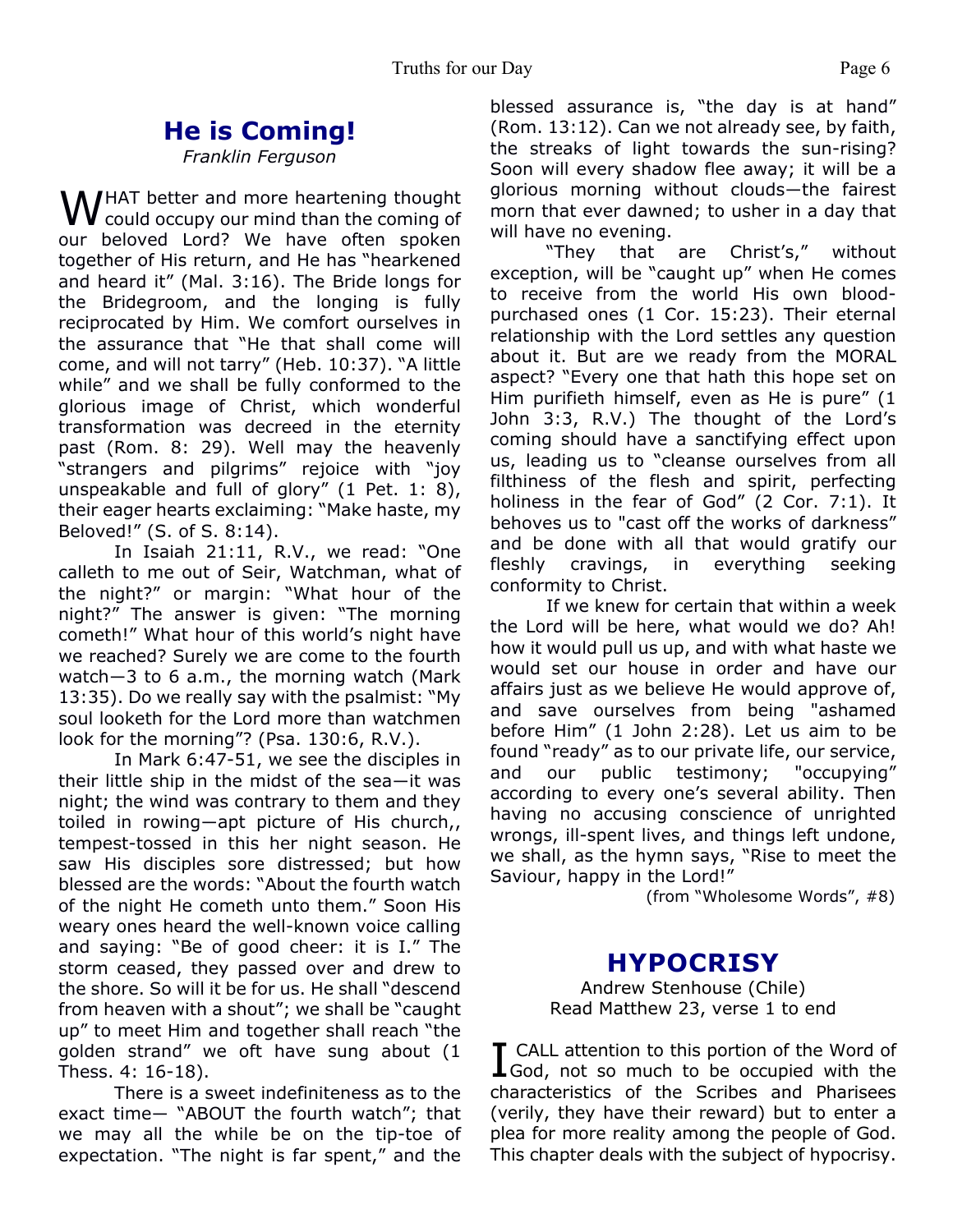Call it not "high--pocrisy" as is the manner of some—there is nothing *high* about it. Pretending to be what you are not is the *lowest* practice that can be found among the people of God. It must be confessed that there is a great deal of practical hypocrisy among us, and I am going to invite you to a little self-examination on this subject.

 First of all, in the eyes of God, hypocrisy is certainly abominable. If you doubt it, think for a moment of our Lord's treatment of the different people with whom He came in contact here on earth. We may take a certain amount of comfort to ourselves . . . we may consider that we are not sinners of the grossest type . . . we do not kill, lie or steal, etc. . . . but this is small comfort to us if we are guilty of the hideous sin of hypocrisy.

 You will remember that a sinful woman was brought into the presence of the Lord, and when her accusers heard that word of Divine wisdom they slipped away, and the Lord Himself, in the presence of that sinful woman, had no word of condemnation— "Neither do I condemn thee. Go and sin no more." What wondrous grace He shows in His dealings with fallen creatures! We see Him on the cross, and to that thief at His side He could say: "Verily I say unto thee, today shalt thou be with Me in Paradise." We think of the Lord in His dealings with confident Peter, who says he will never deny His Master; but the Lord, Who knows him well, tells him that before the cock crows he will deny Him trice. Yet, in the presence of that consciousness of Peter's infidelity the Lord could say to him: "I have prayed for thee that thy faith fail not." Again, we think of the Lord in the Garden, and there comes to Him that false disciple who kisses Him; yet the Lord only says: "Friend, wherefore art thou come?" He always acted in that same calm, gracious way in the presence of all kinds of sin, yet when He is in the presence of hypocrites, how different is His tone! "Ye fools and blind!" Think of the difference in the Lord's attitude between this sin and other sins—and then tell me, if you care to, that hypocrisy stands for nothing in the eyes of God!

We often act in a hypocritical manner, and if we gave ourselves time to think and meditate, and turn the Word of God over in our minds, we would surely realize that every such procedure must come up and be exposed at the Judgment Seat of Christ, if not before. Only downright, rock-bottom reality reality will pass with God. If we want to be a help in the Assembly, or among our fellow-travelers to Eternity, if we want to be of any service to God, we must above all things—be REAL.

 Suppose we just pass, in a brief survey, the most outstanding features of our Christian lives, especially our Assembly lives. We make a special profession of being a people who gather in the precious Name of our Lord Jesus Christ, in distinction from other people who, although they may be true believers, do not carry out God's Word in its entirety and simplicity. We think that this is a very wonderful thing, and of course it is. At the same time we should ask ourselves this question: Suppose we have occasion to bring before some child of God this precious truth; suppose we seek to show him that the only way of meeting, is to meet in the Name of our Lord Jesus Christ. He listens with attention, becomes very much interested, and then comes to meeting with us. Does he find among us what he expected to find after all our wonderful description of the meaning of gathering to the Name of the Lord Jesus Christ?

 We profess to meet in the Name of the Lord Jesus. Do we ourselves know what that means? It means much more than a mere form to put on the notice-board on the outside of the Hall. In the Word of God we find that gathering unto the Name of the Lord Jesus Christ produces certain positive results. We read: "There am I in the midst of them." If an inquiring visitor should come among us, would he find the reality of the Lord's presence in our midst in a definite, unmistakable way? Would he see the difference between our gathering, and the gathering of others where no such claim is made? We should desire a greater measure of reality among us—a measure of reality that will convince others that God is in us of a truth.

 Meeting in the Name of the Lord Jesus means, among other things, that we meet by His command, in His interest, and because it is His will for us to do so. We meet because He has revealed His plan in the Scriptures, and we meet in submission to His will. We meet by His authority. We meet–-not because we have a desire to meet, and not because it occurs to us that it might be beneficial or profitable—but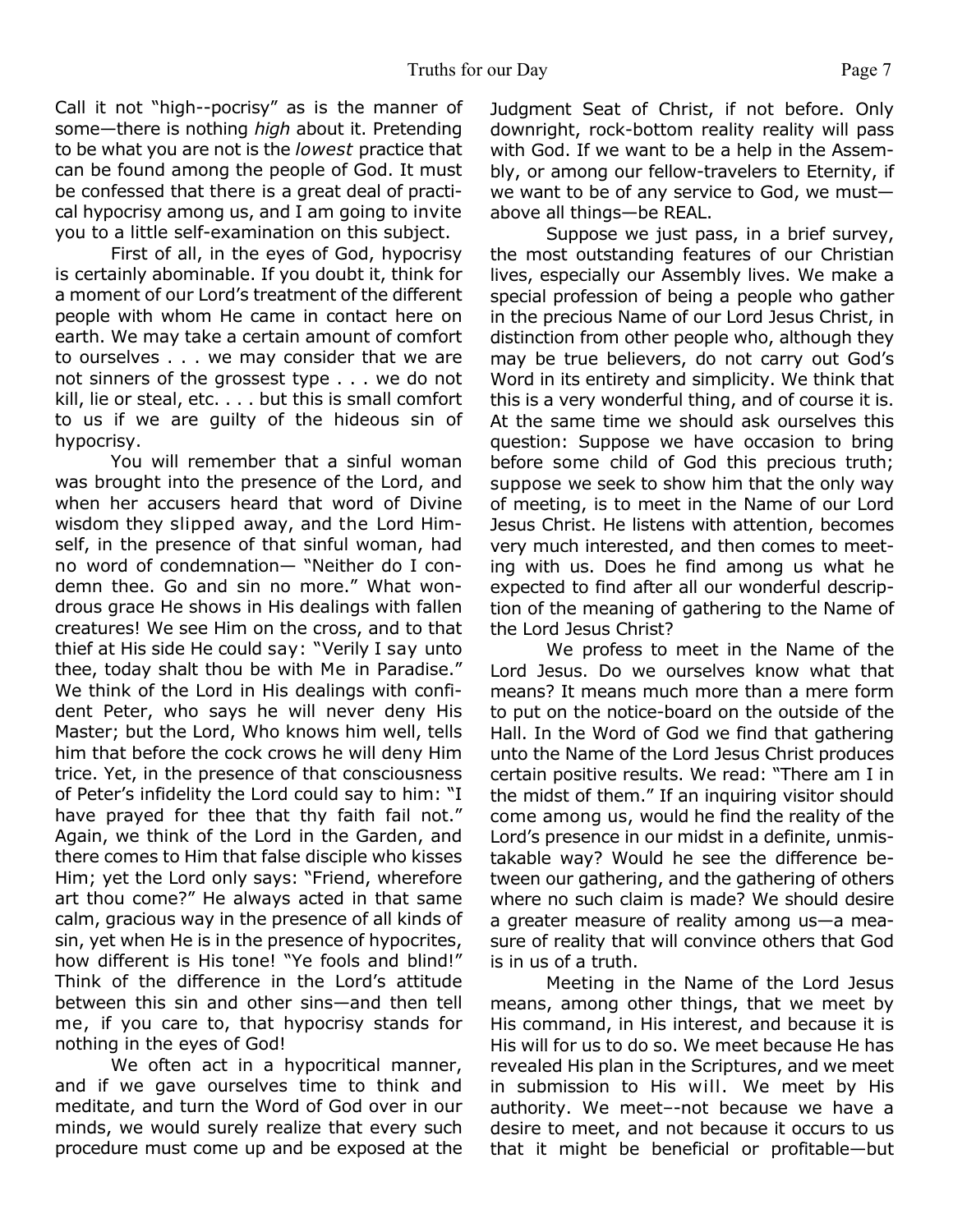because the One in Whom we have yielded ourselves desires that we should so meet. The local Assembly is a Divine institution, and when we meet to honor the Lord, to interest ourselves in the things that concern Him, and to carry out His will, then we meet in His Name. Is it always with us? It is very easy to tell other people that we meet in the Name of the Lord Jesus, but are we conscious of that blessed reality, or is it only the talk of the lips with us? The Lord help us to examine ourselves!

 Sometimes we attend the meetings, and sometimes we do not. Sometimes we stay at home simply because we want to stay at home. Perhaps we go because a visiting brother will be present. In this way, coming together is merely a matter of our own convenience. If we do meet in this way, let us not say that we meet in the Name of the Lord Jesus, for it is certainly not for Him that we come, if we come just to hear a visiting brother. It is wonderful how plain it is to others (if not to ourselves) that this is hypocrisy. If we go to hear Him, to be conscious of His presence, we will be present on all occasions.

We also have another wonderful feature of Assembly life. We do not have a salaried preacher, nor a human president. We have the Holy Spirit of God. Wonderful—if we realize it! When we meet together, do we really look for the guidance of the Holy Spirit? We ask for it in prayer, but do we really wait for the Holy Spirit, and make certain, every time, that He has revealed to us His will for that occasion, before we give out a hymn, pray, or speak? Is it a reality with us, or is it not?

 What about our singing? God's people were intended to be a singing people. Very often their singing is nothing more than an exercise of the vocal chords. We sing:

 "Lord Jesus Christ, the thought of Thee With sweetness fills our breast."

How many of us really sing that hymn in the consciousness that the Lord is near us? Or do we sing the words, allowing our gaze to wander around the room? It is a very solemn thing to profess to worship and praise the Lord if we are not honestly doing it.

I think, if we examine every phase of our lives, we will find that there is an element of hypocrisy in each one. In our Gospel meetings we often feel like telling the unsaved one not to sing certain verses because they are not appropriate or true on the lips of an unsaved person. There are many words which are not appropriate on our own lips if we only stop to think what we are singing. How often we sing:

> "Were the whole realm of nature mine That were an offering far too small— Love so amazing, so Divine,

Demands my heart, my life, my all." And yet we haven't the slightest intention of giving our all! We show it when the collection plate comes around.

 The Lord's most scathing words are directed toward those who are hypocritical. Even in our prayers hypocrisy enters. We have some wonderful prayers at times, but when you hear our conversation after the meeting is over you know just how devoted we really are. It is surely a solemn thing when we carry our hypocrisy right into the presence of God.

 Brethren, let us be **REAL**. God will not, God cannot, honor us if we do not really mean what we say. We preach about wonderful things. Do we really believe them? Theoretically we do. When we preach the Gospel we speak of the glories of heaven and the torments of hell. We try to persuade our unsaved friends and relatives that these things are real, but we are so unreal ourselves that they hardly believe that we really believe what we preach. You will remember the story of the preacher who went to an actor and asked him why he had such success in holding large crowds spellbound. The actor replied: "I act unreality as though it were reality. You preach reality as though it were unreality." We should allow those eternal realities to get down into our souls so that they become a part of us, and when we preach them, people will know it. Do we really believe that the unsaved around us are going to hell? Do we ever pass jokes with them, so that they believe we are pretty much as themselves? Every man and woman among us has the sole responsibility imposed upon them of carrying the Gospel to some. You have a little circle of relatives and friends, and only YOU can touch precisely that circle. Are you doing your duty?

We profess to have a great interest in the unsaved, but how little we really do for them after all. Let me prove it: Let us suppose that we established the simple rule of each